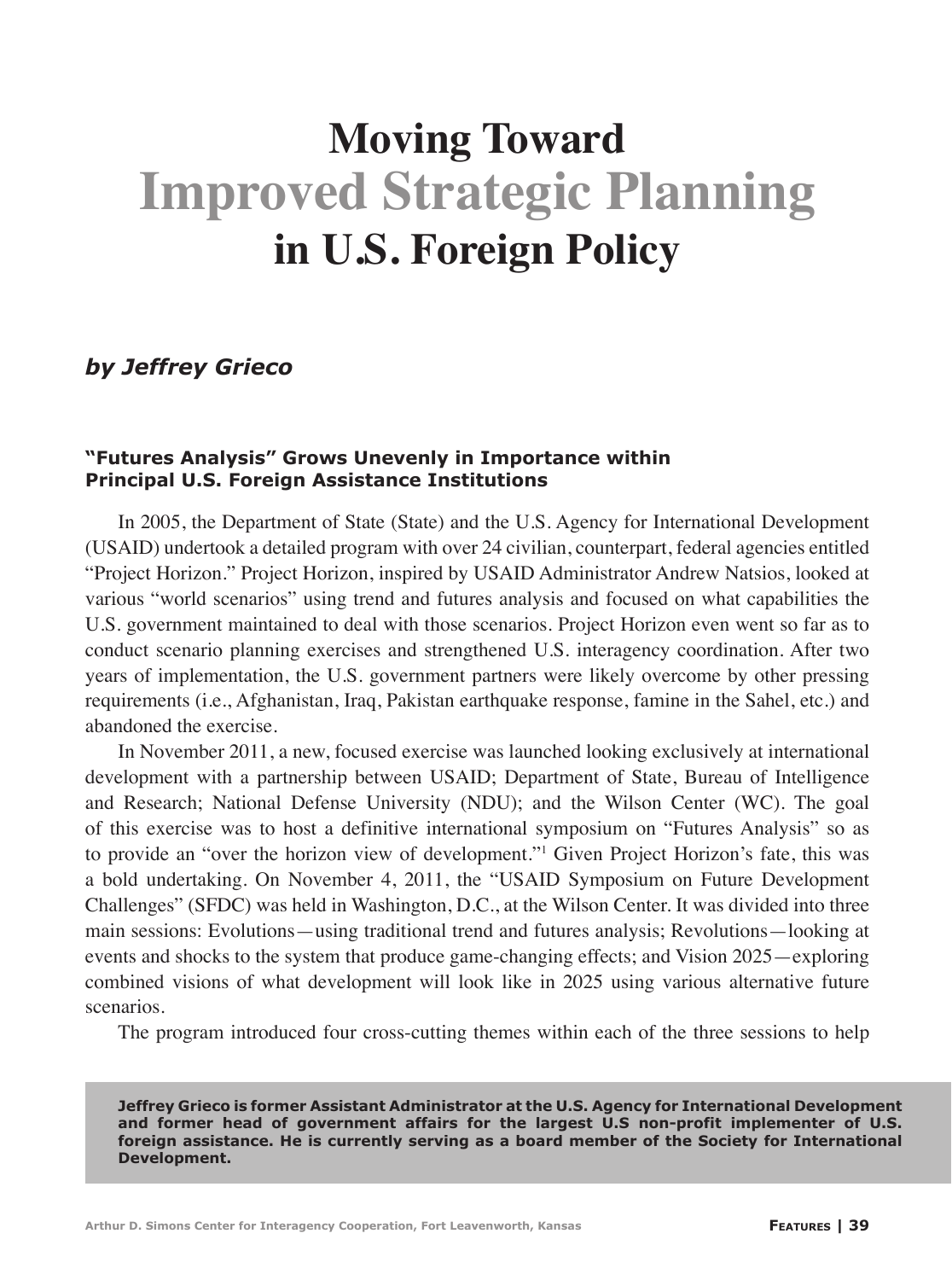focus discussion: populations, science and technology, politics and economies, and environment.

# **The SFDC dug deeper into emerging trends and unknown challenges not easily assessed through past events or more linear causal thinking.**

The SFDC dug deeper into emerging trends and unknown challenges not easily assessed through past events or more linear causal thinking. For the Obama Administration, this likely affirmed (from an institutional standpoint) that global development was changing quickly, and USAID and U.S. foreign assistance needed to adapt or become less relevant.

For USAID, the SFDC meant it could take its current 3–5 year "Country Development Strategies" and dramatically expand their trajectory by identifying characteristics of future trends in development looking out 10–15 years.

Prior to the SFDC, the *USAID Policy Framework (2011-2015)* identified the following key future trends:

- Globalization and the global economy are growing at multiple speeds.
- Population and demographic trends are making development harder.
- Freedom of access to education is growing rapidly as connectivity explodes globally.
- Humanitarian, political, economic, and other "shocks" are reverberating more speedily and with more dispersion.
- Democratic governance is expanding but not necessarily steadily or evenly.
- There seems to be a new "development"

ecosystem" where new partners and new models and approaches are being used quickly.

#### **The National Intelligence Council and the 2012 Global Trends 2030 Report**

In December 2012, the National Intelligence Council (NIC) published the fifth installment (now completed every four years) of its series *Global Trends 2030: Alternative Worlds.* It was one of the more collaborative research exercises, engaging all organs of the U.S. government involved in foreign policy, national security, and related disciplines. It expanded its reach overseas to include input from 20 countries so as to convey the most accurate ideas and trend analysis. The NIC held meetings in more than ten U.S. states, established a public blog to receive input from experts on key themes in the draft report, and marshalled writers and analysts from inside and outside the NIC.

This exercise was a whole of government effort and was not focused on international development or foreign assistance only. The *Global Trends Report* is intended to help the U.S. government think about the transformative aspects of the world today—characterized by rapid geopolitical change. The NIC did not seek to be predictive of the future, but to instead provide "a framework for thinking about possible futures and their implications."2 It differs from the USAID Futures Analysis Project (and its predecessor Project Horizon); they were focused on identifying future international development scenarios and tackling how a government should respond from a policy and program perspective.

The NIC identified three major pillars of change that will impact the international system. Within each pillar it identified major influencers of future impact through 2030: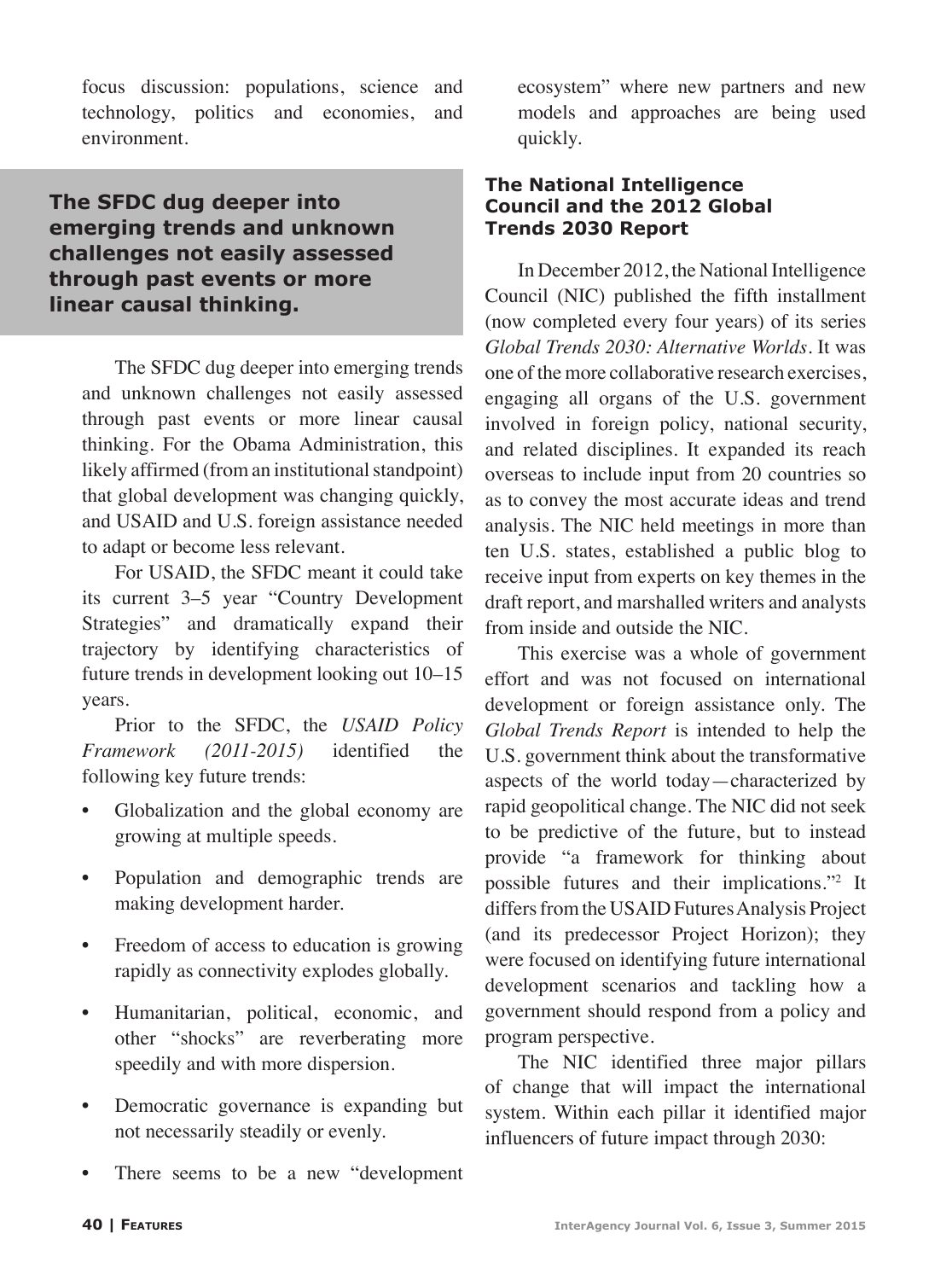## *Megatrends:*

- Individual empowerment: accelerating, poverty reducing, growth increasing.
- Diffusion of power: Vanishing hegemonic power, rise of networks, and multi-polarity.
- Demographic patterns: 60 percent of world will live in urban areas, lower arc of instability.
- Food, water, and energy nexus: Demand to grow substantially as will related problems.

### *Game-Changers:*

- Crisis-prone global economy: Greater resiliency from multi-polarity or crisis?
- Governance gap: Can governments adapt or will they be overwhelmed?
- Potential for increased conflict: Will intrastate and interstate conflicts now arise?
- Wider scope of regional instability: Will Middle East and South Asia instability spillover?
- New technologies: Impact on population growth, urbanization, and climate change?
- Role of the U.S.: Can the U.S. help reinvent the international system?

#### *Alternative Worlds:*

- Stalled engines: Interstate conflict rises, U.S. draws inward, and globalization stalls.
- Fusion: China and U.S. collaborate on a range of issues.
- Gini-Out-Of-The-Bottle: Inequality explodes, global tensions rise, U.S. turns inward.
- Nonstate world: Nonstate actors use technology to solve global challenges.

### **The Impact of the Symposium and the Follow-on Book**  *The Future Can't Wait*

Was there an "Over the Horizon View on Development"? Well, maybe yes, but not just one view but several plausible interpretations were discussed. For example, Steve Radelet, now Professor in the Practice of Development at Georgetown University's School of Foreign Service and former Chief Economist at USAID, posited that there are at least three possible scenarios concerning development's future:

#### *Scenario 1:*

Continued progress toward rapid global development as has occurred in the last twenty years. More trade and investment (both global and regional) will yield more growth and further political, economic, commercial, military, and skill development.

#### *Scenario 2:*

Increased instability and global conflict will bring greater strains and economic uncertainty and increased tensions between competing elites and populations. As Professor Radelet said: "In short, the world goes to war. Those who think this is far-fetched need only remember that the last great era of global development, the expansion of Europe and the United States in the late 19th and early 20th centuries, ended abruptly with the descent into the first World War, followed shortly thereafter with the Great Depression and World War II…"3

#### *Scenario 3:*

Increased pressure on the planet earth. There will be rising populations and diminishing incomes from a slowdown in global growth (or recessions in major developed countries) combined with greater demands (perhaps by China and India) on energy resources, water supplies, precious minerals, and air quality. These pressures could bring the global economy to a breaking point or at least bring us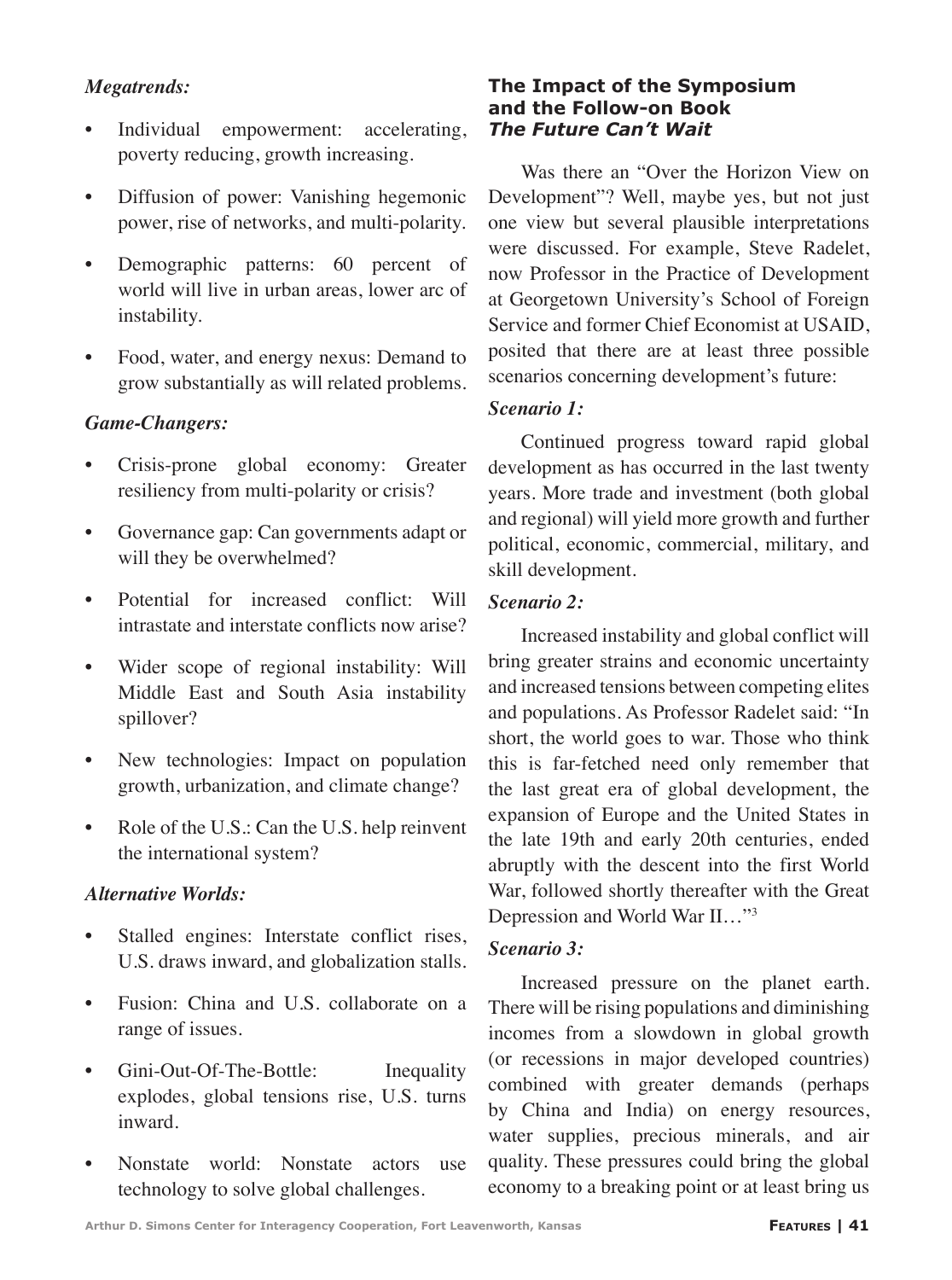to Scenario #2 above.

However, I feel the likeliest scenario, a combination of all three, was not discussed. The next ten to twenty years in the developing world are likely to see continued globalization and growth but at sometimes sizable cost to populations, economies, and environments. The developing world will likely see increased conflict and instability as governments fall and fragile democracies rise up while terrorism and extremism spread across and within borders. There will also likely be no let-up in China's or India's thirst for natural resources to sustain their growth or in developing countries aspirations to rapidly industrialize and doing so in an environmentally harmful way. Planning for these scenarios seems the most realistic.

**Unfortunately, since the SFDC occurred in November 2012, and the book was published in September 2013, the Futures Analysis Program and U.S. government's strategic partnership has dissolved.**

#### **Is Futures Analysis Here to Stay in the U.S. Foreign Policy and Foreign Assistance Community?**

The SFDC and follow-on book attempted to make a strong case for "futures analysis" as an integral component of U.S. foreign policy and assistance planning. Several SFDC speakers and panelists expounded on the need to include "foresight or futures analysis" into strategic planning for U.S. foreign policy and national security.

The real argument should be focused on how the U.S. government accomplishes that mission. Unfortunately, since the SFDC occurred in November 2012, and the book was published in September 2013, the Futures Analysis Program and U.S. government's strategic partnership has dissolved. USAID has opted to move forward with several small, limited "futures analysis" by engaging targeted USAID missions and regional programs. In short, the Futures Analysis Project of 2011–2013 seems to have suffered the same fate as its predecessor Project Horizon in 2005. Below are some ideas on how to better align this effort with established institutional systems and planning.

#### **Did the SFDC and subsequent book**  *The Future Can't Wait* **effectively address how the U.S. government should deal with future scenarios and the challenges they represent?**

I should begin by recognizing that "futurists" tend to be more focused on identifying trends and offering foresight. They are not offering predictions but merely identifying where things are moving and perhaps why. They prefer to stay away from policy promulgation or program and strategy prescriptivism. However, the SFDC and its follow-on book laid out a powerful and highly readable contribution that did just that. Ten essays by leading development thinkers, political and social scientists, aid practitioners, and foreign policy wonks helped to explain several trends and then laid out multiple ways the U.S. government should consider preparing for and managing those trends. Some of scenarios require policy and program development beginning immediately. For example, nanotechnology, additive manufacturing, telephony, connectivity, and robotics will all change tomorrow's foreign policy and development landscape. Realizing that nonstate actors will control and implement more of this change in the future will require re-wiring traditional thinking about growth and development. The government will need new ways to collaborate both diplomatically and development wise. Institutions must be better at adaptability, flexibility, and accepting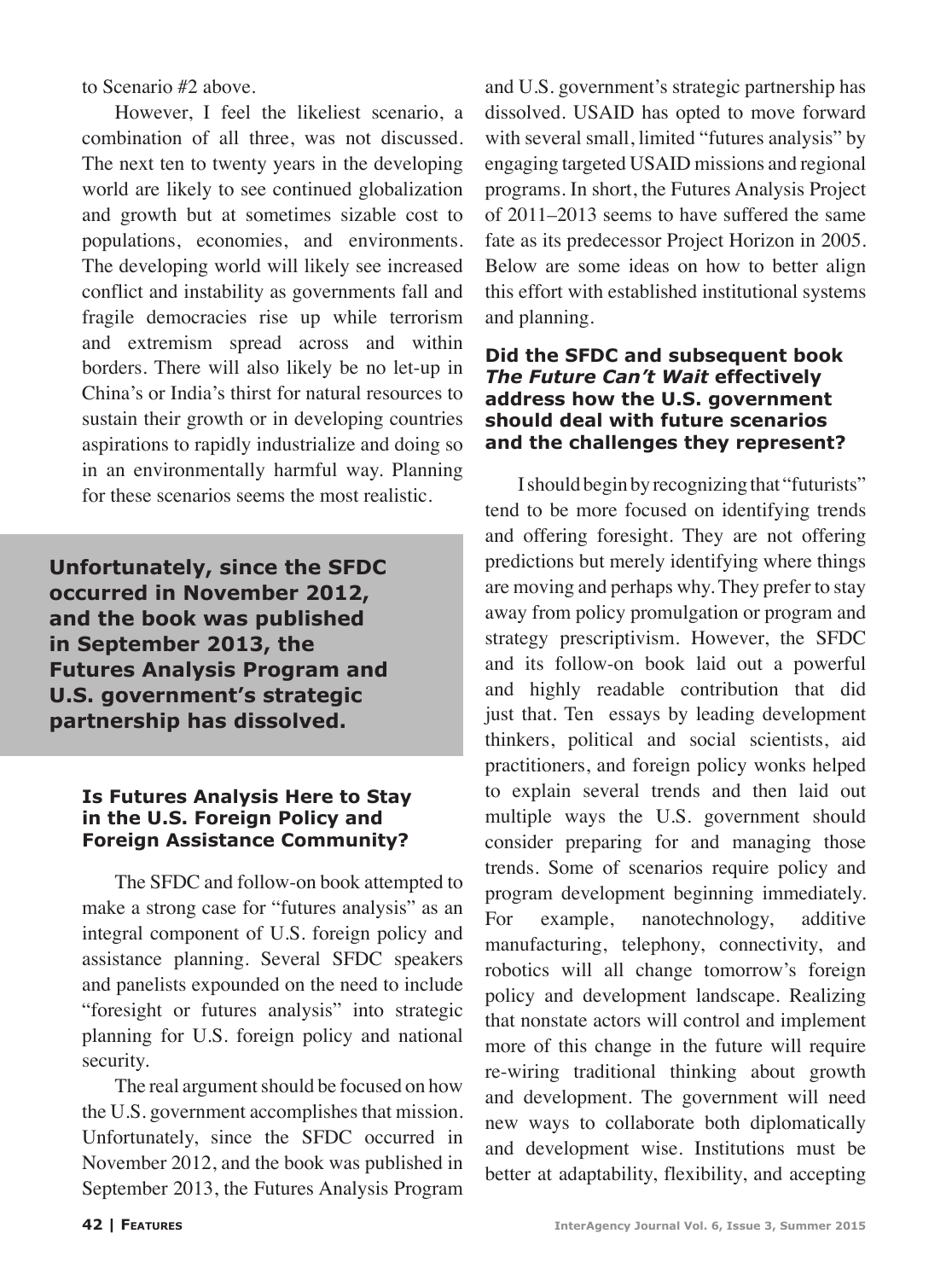change—not the hallmarks of traditionally staid, bureaucratic enterprises like State and USAID.

Richard Cincotta provided several demographic research methods that can be used as tools to support improved program planning and country-level strategy development by both USAID and State. His analysis of Age-Structural Transitions and the impact of these transitions on the political demography of nation-states is compelling reading for the development expert.4 In addition, Dan Runde's discussion was timely as to how USAID must become more innovative and creative in its development approaches especially with regard to middle income nations (i.e., Colombia) and working in a more fiscally austere foreign aid environment.<sup>5</sup>

#### **Recommendations for Strengthening the Futures Analysis Process in Support of U.S. National Security and Foreign Policy**

Having attended the SFDC and participated in numerous U.S. government interagency policy planning efforts, I feel we have an obligation to better integrate futures, trend, and/or foresight analyses into the work plans of diplomats, soldiers, and development experts. More specifically, how can we better build futures analysis into State and USAID strategic planning, thinking, and training? As one expert noted at the SFDC: "USAID must analyze how traditional activity areas such as human rights, agriculture, nutrition and health, workforce development, disease prevention, and environmental protection relate to the ongoing global revolutions that are creating new challenges and opportunities across the world." To assist in improving this process, my recommendations follow.

#### *Recommendation One:*

The Futures Symposium and its dynamic strategic partnership should be institutionalized as part of the Quadrennial Diplomacy and **Institutions must be better at adaptability, flexibility, and accepting change—not the hallmarks of traditionally staid, bureaucratic enterprises like State and USAID.**

Development Review (QDDR) process. This policy and planning is led by State and USAID. It would be appropriate that the NIC *Global Trends Report*, the State-USAID Futures Symposium and Report, and the QDDR research process be dovetailed to provide a thorough and complete understanding of current global trends looking out 5–15 years. The QDDR has a five-year window, and future and trend analysis has a10–15 year window which should offer important and perhaps strategic insights to policymakers. For example, policymakers need to better understand trends that show how Al Qaeda has perfected the ability to transition their terrorist movements across continents, regions, boundaries, and communities and begin developing implementable, long-term (5– 10 years), pro-active, and sustainable solutions focused at vulnerable communities. In addition, adding a section at the back of the QDDR entitled "Over the Horizon Issues" could house an abbreviated NIC Global Trends Analysis to help State and USAID commit to a process that synthesizes these trends into policy and practicum responses as communicated through the QDDR.

#### *Recommendation Two:*

The Futures Analysis methodology should be more widely integrated into State and USAID Foreign Service Officer (FSO) training programs, especially for mid-career professionals who have gained enough insight and on-the-ground experience to more easily identify trends and help capture them quickly for institutional reporting, analysis, and future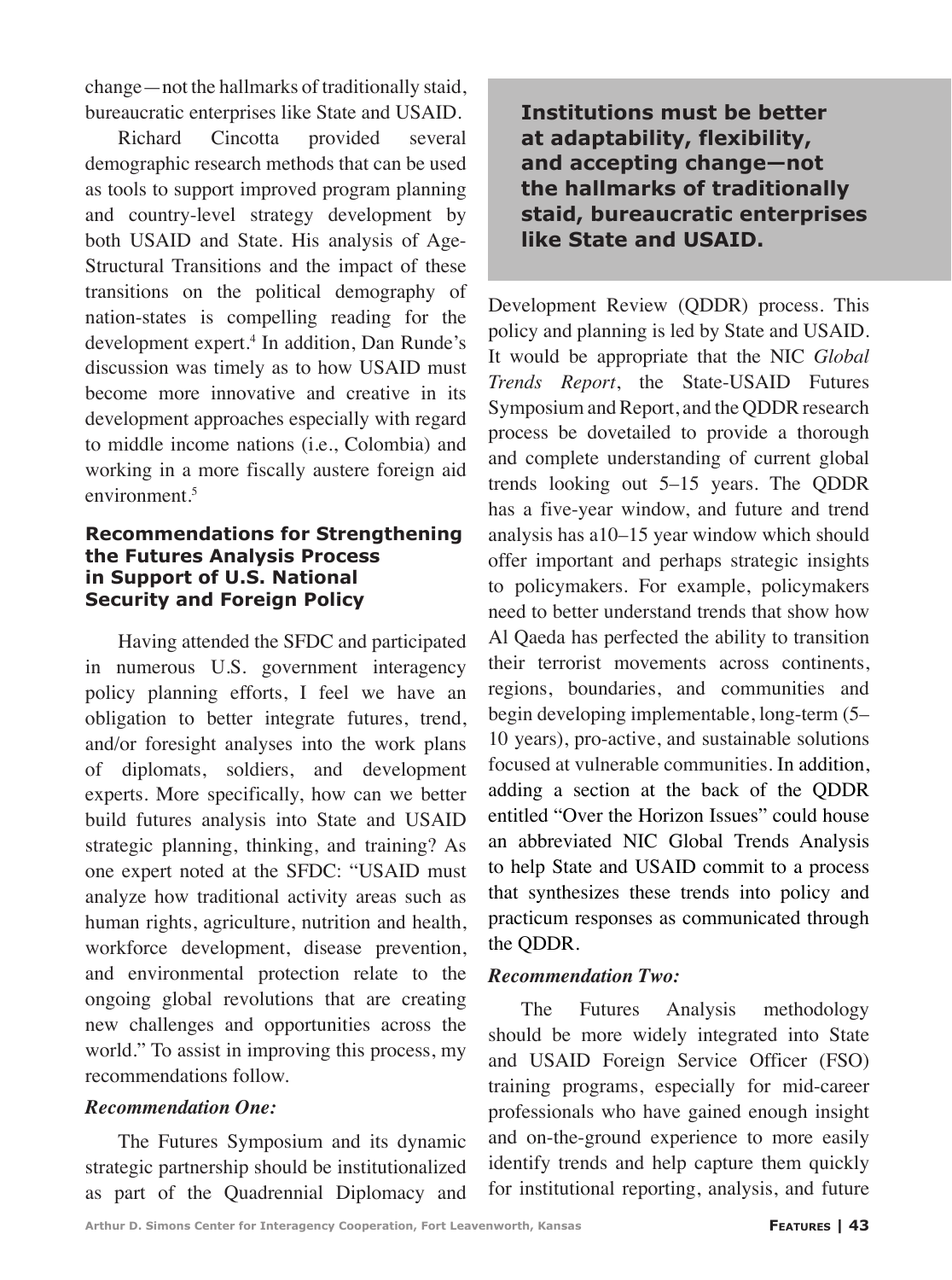foreign policy and foreign assistance program development. I recommend a regular "Futures Analysis" training course be designed and offered at the State Department's Foreign Service Institute for both State and USAID FSOs. These officers can be just as helpful in identifying longer-term trends and implications as they do shorter-term developments. This is one of the fundamental problems the strategic planning process is having trouble recognizing. The Departments of State and Defense are largely short-time horizon focused organizations. USAID is not.

**In order for U.S. foreign assistance to show demonstrable impact, it needs sustained and focused investments of 5–10 years...**

> In order for U.S. foreign assistance to show demonstrable impact, it needs sustained and focused investments of 5–10 years in developing countries and especially in vulnerable communities. For example, from 1951 to 1971, U.S. foreign assistance implemented in India helped to establish approximately 20 agricultural research schools and institutes that today are one of the leading reasons why India can feed its own people. USAID also helped fund more than ten engineering and technical schools that are now helping to drive India's technology revolution. In short, it is important to have diplomats, soldiers, and development experts all in agreement on what needs to be done and how long it will take, so that short-, medium-, and long-term programmatic interventions will be more effective, and the public will see its precious tax dollars used in the most effective and efficient way possible in support of national security and foreign policy interests.

#### *Recommendation Three:*

The State Department utilizes an archaic yet robust "cable" system to disseminate its own political, economic, cultural, and other diplomatic analyses. State generates this information from its diplomatic network based on its in-country strategic findings. With its ear to the ground in every host nation, State is perceived as being more attuned, sensitive to, and knowledgeable of what U.S. interests should be, what trends are developing on the ground, and how our government should respond based on those assessments. It is these assessments, combined with inputs from various State and USAID offices, as well as the professional staff at the NSC and other relevant agencies, that help to shape foreign policy and foreign assistance program responses And therein lies the problem: these actions tend to be very short term in scope; they are focused on the here and now and can sometimes tether policy and program responses to short term, risk averse, or even least effective responses. Institutional leadership seeks to "get something done" in order to be seen as relevant. This process is in need of change. The government should create new incentives for FSOs to identify trends/ threats/future scenarios that are likely to impact security and foreign relations.

In short, U.S. diplomats need new training, better information systems, and expanded diplomatic and development assets to support their ability to execute short-, medium-, and long- term planning and analysis. They are being prevented from understanding broader, fast moving, global trends because old systems are too linear, too host-state centered, and, perhaps, just too inflexible. Also, while the current approach may ascribe great weight or importance to the political, economic, and basic on-the-ground experience of diplomats and development experts, these same diplomats and experts are not sufficiently trained to integrate other strategic influences which may be broader,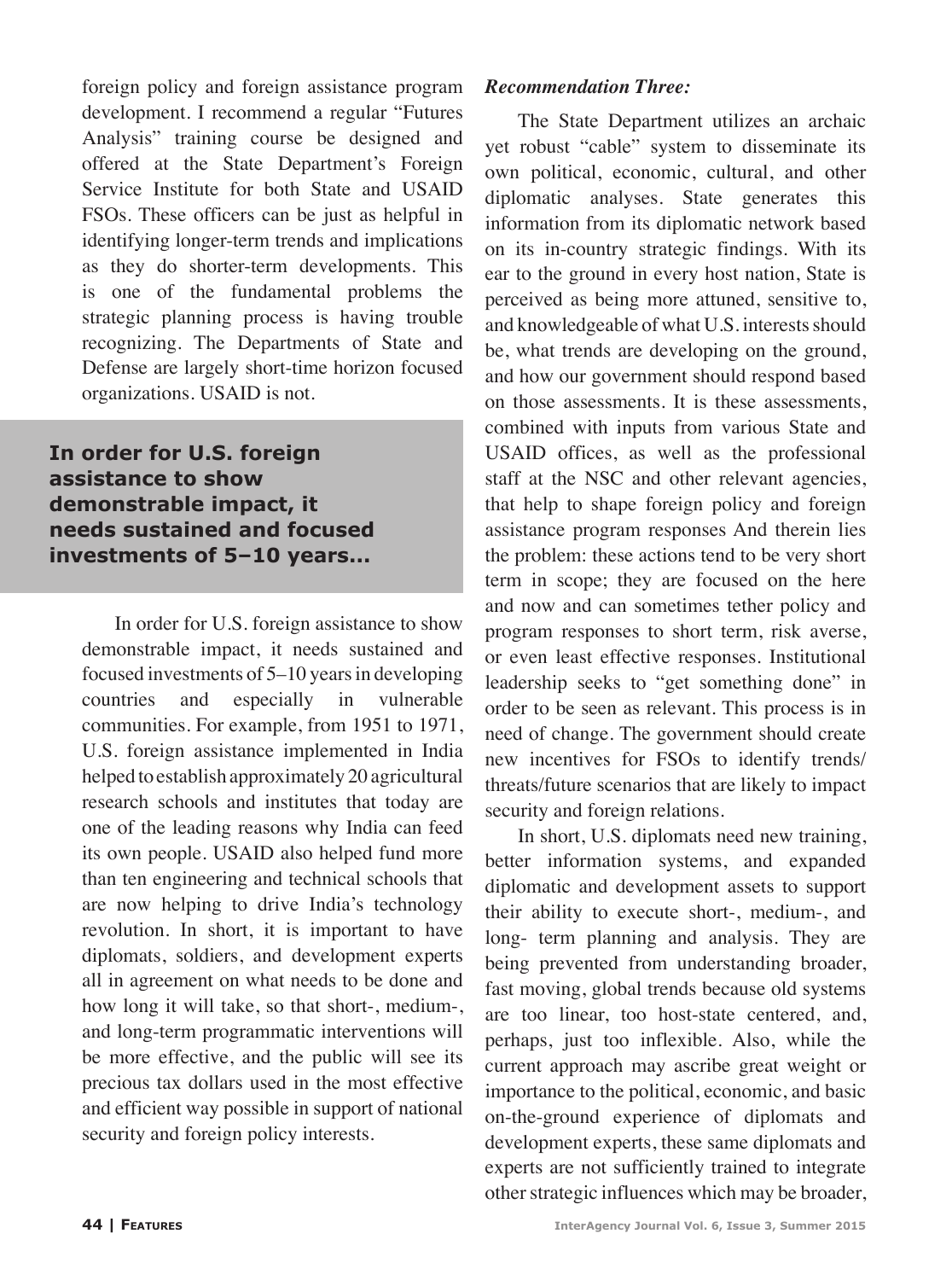more developmental, harder to see, and, in some cases, more threatening in scope. Former State Department Foreign Service Officer and National Security Advisor to the Vice President Leon Fuerth summed up his frustration in the *The Future Can't Wait:*

Current information systems serving senior levels of government are generally sufficient (although not always) for planning for the short term. They are absolutely deficient for long term planning. At their current capacity, they are incapable of tracking the transition of events from prospective to actual. More so than ever before, trends are transitioning more rapidly, and possible events are becoming occurring events in the blink of an eye. These types of transitions have the potential to overwhelm the adaptive capacities of our governance system—presenting major challenges that mature at a rate far in excess of the rate at which we might adjust…. America could be badly damaged by a powerful emergent development recognized too late for effective repositioning."6

#### *Recommendation Four:*

Expand the reach and audience for futures analysis so it is more widely understood, accepted, and integrated into the U.S. government's interagency Policy Coordinating Committees and their subcommittees. For futures analysis to survive, it is critical to expand the futures analysis "partnership" to include the Department of Defense (NDU, J5, and the combatant commands); Centers for Disease Control and Prevention; Department of Health and Human Services; Millennium Challenge Corporation; Overseas Private Investment Company; Export Import Bank; U.S Trade Representatives; Trade and Development Agency; Treasury Department; and other foreign assistance implementing agencies. One idea would be to collaborate with the NIC and its *Global Trends Report,* so this research could be better integrated; yet, still recognizing that the two efforts have different objectives.

#### *Recommendation Five:*

Just as the NIC included more than 20 foreign countries in its research and networking for the *Global Trends Report*, State and USAID futures analysis will be strengthened by having peer review committees composed of leaders from developed and developing nations. Understanding future trends and foresight means being able to understand the international system and how nation-states perceive their self-interests vis a vis the U.S. Gaining their input regarding important trends, foresight, and threats should only strengthen the resultant analysis.

In closing, I am happy to report a positive trend for futures analysis. Even the UN, an organization not known for institutional foresight, has committed to bringing "strategic foresight" into the international development discussion. On May 16, 2014, the UN Commission on Science and Technology for Development held its 17th session in Geneva and overwhelmingly approved two themes for the 2015 development agenda: "Strategic Foresight for the post-2015 Development Agenda" and "Digital Development." These themes will help shape future discussions and inform the Millennium Development Goals post-2015 Conference agenda. *IAJ*